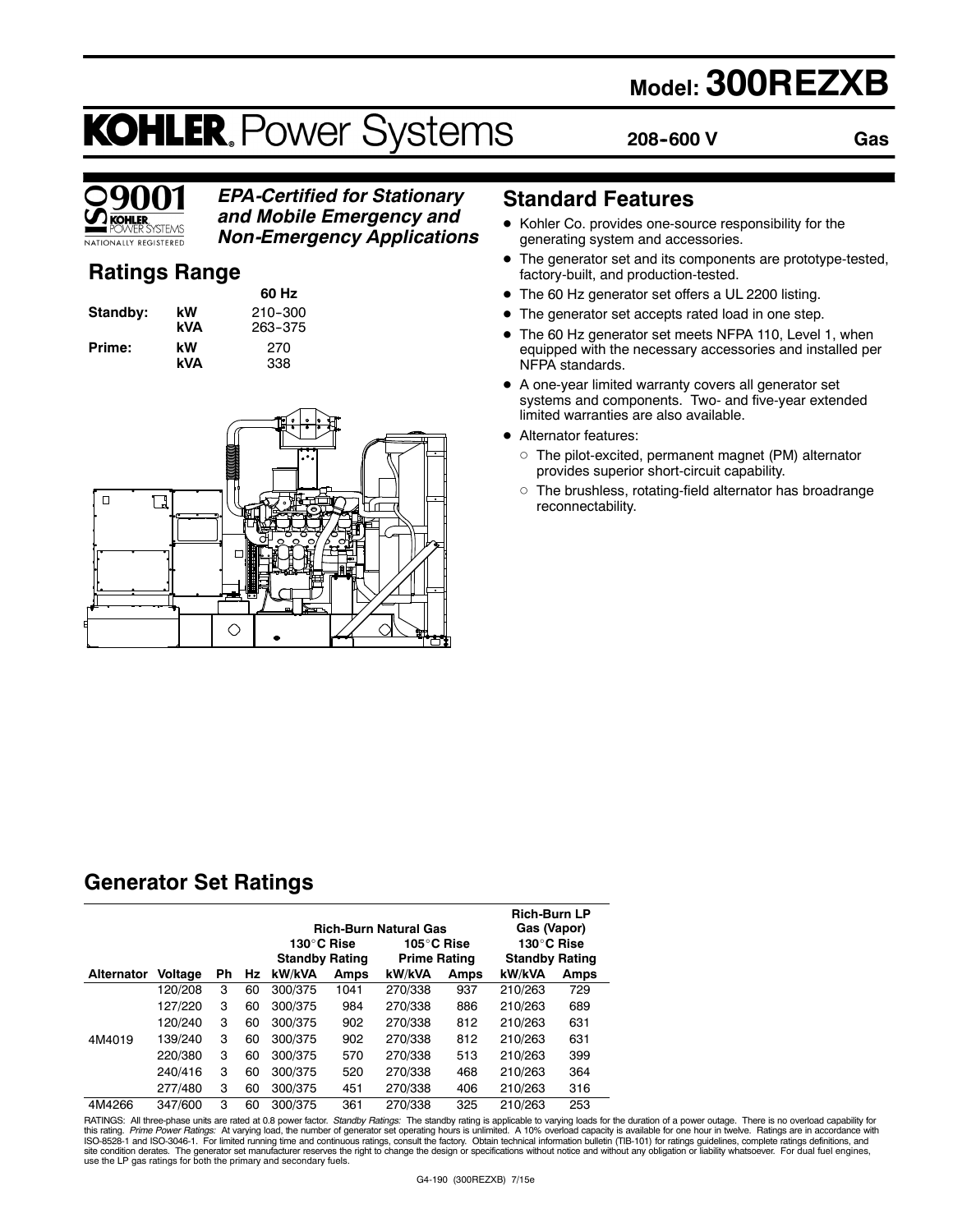### **Alternator Specifications**

| <b>Specifications</b>                      |                                     | <b>Alternator</b>                                          |
|--------------------------------------------|-------------------------------------|------------------------------------------------------------|
| Type                                       |                                     | 4-Pole, Rotating-Field                                     |
| Exciter type                               |                                     | Brushless, Permanent-<br><b>Magnet Pilot Exciter</b>       |
| Leads: quantity, type                      |                                     | 12, Reconnectable                                          |
|                                            |                                     | 4,600 V                                                    |
| Voltage regulator                          |                                     | Solid State, Volts/Hz                                      |
| Insulation:                                |                                     | <b>NEMA MG1</b>                                            |
| Bearing: quantity, type                    |                                     | 1, Sealed                                                  |
| Coupling                                   |                                     | <b>Flexible Disc</b>                                       |
| Amortisseur windings                       |                                     | Full                                                       |
| Voltage regulation, no-load to full-load   |                                     | <b>Controller Dependent</b>                                |
| Rotor balancing                            |                                     | 125%                                                       |
| One-step load acceptance                   |                                     | 100% of Rating                                             |
| Unbalanced load capability                 |                                     | 100% of Rated Standby<br>Current                           |
| Peak motor starting kVA:<br>480 V<br>600 V | 4M4019 (12 lead)<br>4M4266 (4 lead) | (35% dip for voltages below)<br>1350 (60Hz)<br>1300 (60Hz) |
|                                            |                                     | Annlir:                                                    |

### **Engine**

| <b>Engine Specifications</b>               |                                                        |
|--------------------------------------------|--------------------------------------------------------|
| Manufacturer                               | Doosan                                                 |
| Engine model                               | D <sub>183</sub> TIC                                   |
| Engine type                                | 18.3 L, 4-Cycle,<br>Turbocharged,<br>Charge Air-Cooled |
| Cylinder arrangement                       | $V - 10$                                               |
| Displacement, L (cu. in.)                  | 18.273 (1115)                                          |
| Bore and stroke, mm (in.)                  | 128 x 142 (5.04 x 5.59)                                |
| Compression ratio                          | 10.5:1                                                 |
| Piston speed, m/min. (ft./min.)            | 511 (1677)                                             |
| Main bearings: quantity, type              | 12, Precision Half-Shell                               |
| Rated rpm                                  | 1800                                                   |
| Max. power at rated rpm, kWm (BHP)         | 395 (530)                                              |
| Cylinder head material                     | Cast Iron                                              |
| Piston: type, material                     |                                                        |
| Crankshaft material                        | <b>Forged Steel</b>                                    |
| Valve material                             |                                                        |
| Governor: type                             | Electronic                                             |
| Frequency regulation, no-load to full-load | Isochronous                                            |
| Frequency regulation, steady state         | ±0.5%                                                  |
| Frequency                                  | Fixed                                                  |
| Air cleaner type, all models               | Dry                                                    |

### **Exhaust**

| <b>Exhaust System</b>                                                         |                                                |
|-------------------------------------------------------------------------------|------------------------------------------------|
| Exhaust manifold type                                                         | Wet                                            |
| Exhaust flow at rated kW, kg/hr. (cfm)                                        | 1230 (1753)                                    |
| Exhaust temperature at rated kW,<br>dry exhaust, $^{\circ}$ C ( $^{\circ}$ F) | 600 (1112)                                     |
| Maximum allowable back pressure<br>overall, kPa (in. Hg)                      | 10.2(3)                                        |
| Maximum allowable back pressure<br>after catalyst, kPa (in. Hg)               | 5.1(1.5)                                       |
| Engine exhaust outlet size, mm (in.)                                          | Flanged Outlet at Catalyst,<br>see ADV drawing |

- NEMA MG1, IEEE, and ANSI standards compliance for temperature rise and motor starting.
- Sustained short-circuit current of up to 300% of the rated current for up to 10 seconds.
- Sustained short-circuit current enabling downstream circuit breakers to trip without collapsing the alternator field.
- Self-ventilated and dripproof construction.
- Superior voltage waveform from a two-thirds pitch stator and skewed rotor.
- Digital solid-state, volts-per-hertz voltage regulator with 0.25% no-load to full-load regulation.
- $\bullet$  Brushless alternator with brushless pilot exciter for excellent load response.

### **Application Data Engine Electrical**

#### **Engine Electrical System** Battery charging alternator: Ground (negative/positive) Negative Volts (DC) 24 Ampere rating 45 Starter motor rated voltage (DC) 24 Battery, recommended cold cranking amps (CCA): Qty., CCA rating each Two, 1000 Battery voltage (DC) 12 **Fuel Fuel System - Rich Burn** Fuel type **Natural Gas, LP Gas,** Natural Gas, LP Gas, or Dual Fuel Fuel supply line inlet 3.0 NPTF Natural gas fuel supply pressure, kPa  $(in. H<sub>2</sub>O)$  1.74-2.74 (7.0-11.0) LPG vapor withdrawal fuel supply pressure, kPa (in.  $H<sub>2</sub>O$ ) 1.24-2.74 (5.0-11.0) Dual fuel engine, LPG vapor withdrawal fuel supply pressure,  $kPa$  (in.  $H<sub>2</sub>O$ ) 1.24 (5.0) Fuel supply pressure, measured at the generator set fuel inlet downstream of any fuel system equipment accessories.

| <b>Fuel Composition Limits *</b>                                                                                                                                            | Nat. Gas   | LP Gas                 |  |
|-----------------------------------------------------------------------------------------------------------------------------------------------------------------------------|------------|------------------------|--|
| Methane, % by volume                                                                                                                                                        | 90 min.    |                        |  |
| Ethane, % by volume                                                                                                                                                         | 4.0 max.   |                        |  |
| Propane, % by volume                                                                                                                                                        | $1.0$ max. | 85 min.                |  |
| Propene, % by volume                                                                                                                                                        | $0.1$ max. | 5.0 max.               |  |
| $C_4$ and higher, % by volume                                                                                                                                               | $0.3$ max. | 2.5 max.               |  |
| Sulfur, ppm mass                                                                                                                                                            | 25 max.    |                        |  |
| Lower heating value,                                                                                                                                                        |            |                        |  |
| $MJ/m3$ (Btu/ft <sup>3</sup> ), min.                                                                                                                                        |            | 33.2 (890) 84.2 (2260) |  |
| * Fuels with other compositions may be acceptable. If your fuel is<br>outside the listed specifications, contact your local distributor for<br>further analysis and advice. |            |                        |  |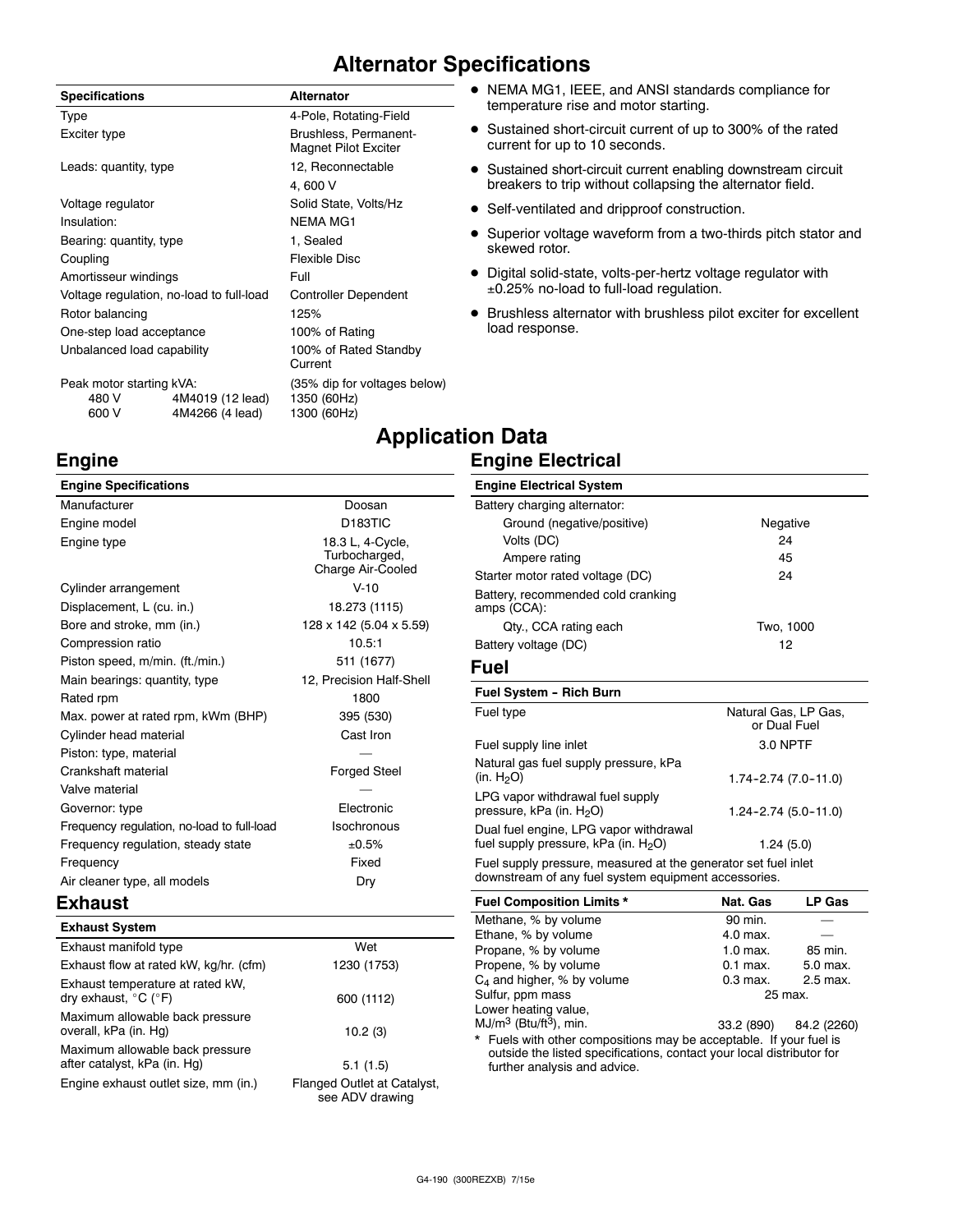### **Application Data**

### **Lubrication**

#### **Lubricating System**

| Type                                  | <b>Full Pressure</b> |
|---------------------------------------|----------------------|
| Oil pan capacity, L (qt.)             | 35 (37.0)            |
| Oil pan capacity with filter, L (qt.) | 42.1 (44.5)          |
| Oil filter: quantity, type            | 2, Cartridge         |
| Oil cooler                            | Water-Cooled         |
|                                       |                      |

### **Cooling**

| <b>Radiator System</b>                                                                       |             |
|----------------------------------------------------------------------------------------------|-------------|
| Ambient temperature, °C (°F) *                                                               | 50 (122)    |
| Engine jacket water capacity, L (gal.)                                                       | 50 (11)     |
| Radiator system capacity, including<br>engine, L (gal.)                                      | 163 (43)    |
| Engine jacket water flow, Lpm (gpm)                                                          | 660 (174)   |
| Heat rejected to cooling water at rated<br>kW, dry exhaust, kW (Btu/min.)                    | 312 (17700) |
| Heat rejected to air charge cooler at<br>rated kW, dry exhaust, kW (Btu/min.)                | 21 (1199)   |
| Water pump type                                                                              | Centrifugal |
| Fan diameter, including blades, mm (in.)                                                     | 1321 (52)   |
| Fan, kWm (HP)                                                                                | 20.9 (28)   |
| Max. restriction of cooling air, intake and<br>discharge side of radiator, kPa (in. $H_2O$ ) | 0.125(0.5)  |
|                                                                                              |             |

Weather and sound enclosures with internal silencer reduce ambient temperature capability by  $5^{\circ}$ C (9 $^{\circ}$ F).

### **Operation Requirements**

| <b>Air Requirements</b>                                      |             |
|--------------------------------------------------------------|-------------|
| Radiator-cooled cooling air,<br>$m^3$ /min. (scfm) $\dagger$ | 552 (19500) |
| Combustion air, kg/hr. (cfm)                                 | 1155 (578)  |
| Heat rejected to ambient air:                                |             |
| Engine, kW (Btu/min.)                                        | 48 (2715)   |
| Alternator, kW (Btu/min.)                                    | 18 (1040)   |
| $A = 0.5$ denote $A = 0.01$ and $A = 3$ (0.075 lbs. $(0.3)$  |             |

 $\dagger$  Air density = 1.20 kg/m<sup>3</sup> (0.075 lbm/ft<sup>3</sup>)

#### **Fuel Consumption**]

| Natural Gas, m <sup>3</sup> /hr. (cfh) at % load | <b>Standby Rating</b>         |
|--------------------------------------------------|-------------------------------|
| 100%                                             | 98.0<br>(3462)                |
| 75%                                              | (2665)<br>75.4                |
| 50%                                              | (1875)<br>53.1                |
| 25%                                              | 32.6<br>(1152)                |
| Natural Gas, m <sup>3</sup> /hr. (cfh) at % load | <b>Prime Rating</b>           |
| 100%                                             | 89.5<br>(3161)                |
| 75%                                              | (2435)<br>68.9                |
| 50%                                              | (1736)<br>49.1                |
| 25%                                              | 30.9<br>(1091)                |
| LP Gas, $m^3/hr$ . (cfh) at % load               | <b>Standby Rating</b>         |
| 100%                                             | (1196)<br>33.8                |
| 75%                                              | (861)<br>24.4                 |
| 50%                                              | 18.1<br>(640)                 |
| 25%                                              | (427)<br>12.1                 |
| .<br>$\sim$ $\sim$                               | <b>0 .</b> .<br>$\sim$ $\sim$ |

 $\ddagger$  Nominal fuel rating: Natural gas, 37 MJ/m<sup>3</sup> (1000 Btu/ft.<sup>3</sup>) LP vapor, 93 MJ/ $m^3$  (2500 Btu/ft.<sup>3</sup>)

LP vapor conversion factors:

| 8.58 ft. <sup>3</sup> = 1 lb.        |
|--------------------------------------|
| $0.535 \text{ m}^3 = 1 \text{ kg}$ . |
| 36.39 ft. $3 = 1$ gal.               |

### **Controllers**



#### **Decision-Maker<sup>®</sup> 3000 Controller**

Provides advanced control, system monitoring, and system diagnostics for optimum performance and compatibility.

- $\bullet$  Digital display and menu control provide easy local data access
- $\bullet$  Measurements are selectable in metric or English units
- Remote communication thru a PC via network or
- serial configuration • Controller supports Modbus<sup>®</sup> protocol
- $\bullet$  Integrated hybrid voltage regulator with  $\pm 0.5\%$  regulation
- $\bullet$  Built-in alternator thermal overload protection
- NFPA 110 Level 1 capability

Refer to G6-100 for additional controller features and accessories.



#### **Decision-Maker<sup>®</sup> 550 Controller**

Provides advanced control, system monitoring, and system diagnostics with remote monitoring capabilities.

- $\bullet$  Digital display and keypad provide easy local data access
- $\bullet$  Measurements are selectable in metric or English units
- Remote communication thru a PC via network or
- modem configuration  $\bullet$  Controller supports Modbus<sup>®</sup> protocol
- 
- $\bullet$  Integrated voltage regulator with  $\pm 0.25\%$  regulation
- $\bullet$  Built-in alternator thermal overload protection
- NFPA 110 Level 1 capability

Refer to G6-46 for additional controller features and accessories.



#### **Decision-Maker<sup>®</sup> 6000 Paralleling Controller**

Provides advanced control, system monitoring, and system diagnostics with remote monitoring capabilities for paralleling multiple generator sets.

- Paralleling capability with first-on logic, synchronizer, kW and kVAR load sharing, and protective relays
- $\bullet$  Digital display and keypad provide easy local data access
- $\bullet$  Measurements are selectable in metric or English units
- Remote communication thru a PC via network or modem configuration
- $\bullet$  Controller supports Modbus<sup>®</sup> protocol
- $\bullet$  Integrated voltage regulator with  $\pm 0.25\%$  regulation
- $\bullet$  Built-in alternator thermal overload protection
- NFPA 110 Level 1 capability

Refer to G6-107 for additional controller features and accessories.

Modbus<sup>®</sup> is a registered trademark of Schneider Electric.